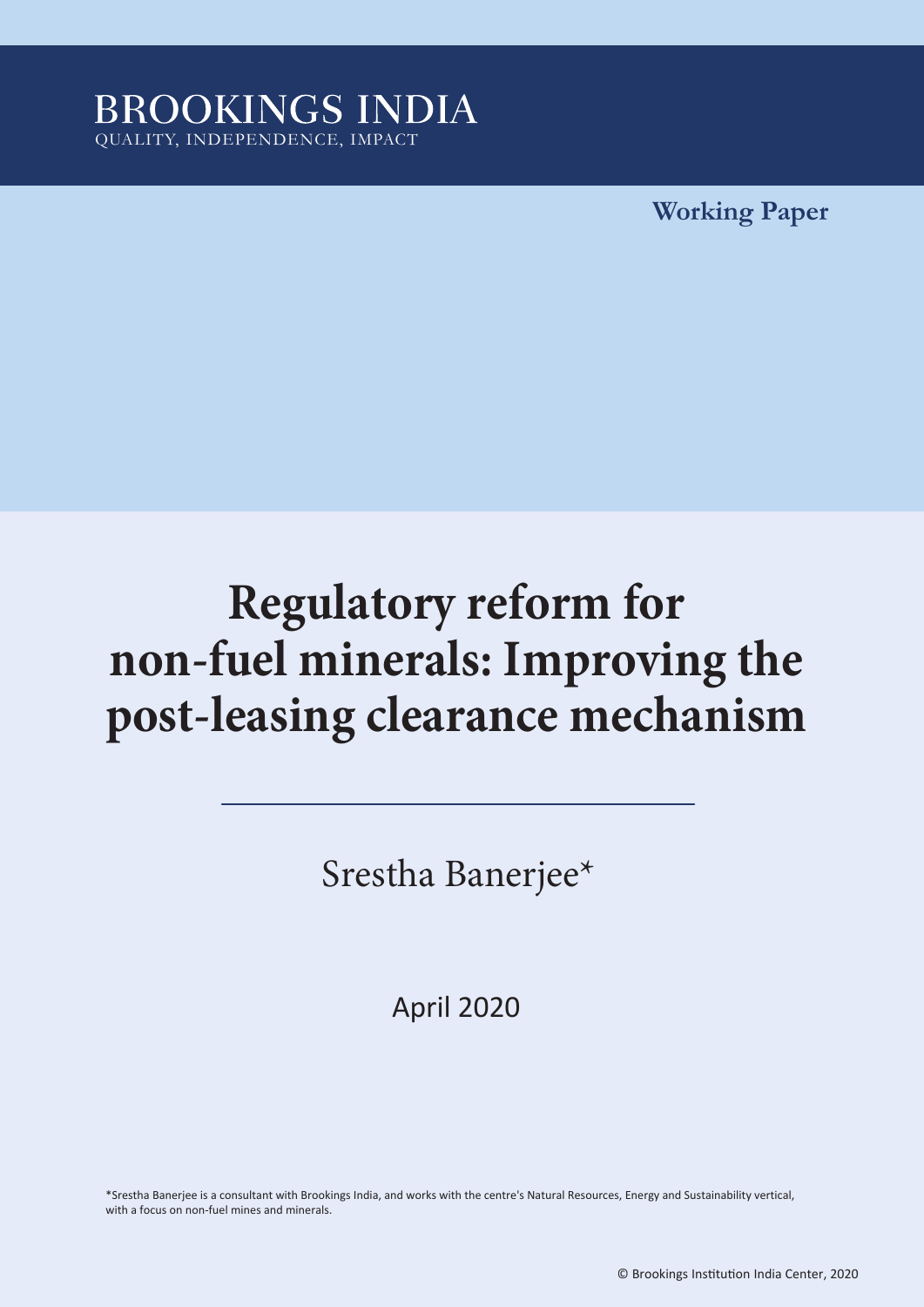#### **Regulatory reform for non-fuel minerals: Improving the post-leasing clearance mechanism**

#### **Abstract**

The post-leasing clearance mechanism for mining projects, particularly with respect to environment, forest and community related matters, has remained a key matter of policy discourse for over one and a half decade in India. For mining businesses, it is often perceived as one of the key challenges for commencing mining operations in a timely manner and doing business profitably, considering the number of permits, the complexities of the processes and the time taken to obtain them. At the same time, since mining is an extractive industry with considerable environmental and social externalities, there is a strong emphasis on enforcing a robust and comprehensive regulatory mechanism to minimise such impacts.

Given the significance of the mining sector for the economy, as well as the importance of safeguard environmental protection and the interests of local communities, it is important to balance these competing demands. This paper outlines a post-leasing clearance mechanism to improve the clearance process, as well as monitoring and enforcement mechanisms, drawing on some international best practices and considering the scope and merit of India's regulatory and policy framework. It emphasises on an integrated assessment process for granting various clearances, strengthening community engagement and public consultation to reduce disputes, improving capacities of enforcement authorities to improve compliance monitoring, undertaking a regional planning approach to conserve sensitive ecological habitats and delineating mining jurisdictions, and the need of a concerted administrative approach involving key ministries related to the post-leasing clearance mechanisms.

#### **I. Background**

In March 2020, the Government of India passed the Mineral Laws Amendment Bill 2020, which amends the Mines and Minerals (Development and Regulation) Act, 1957 (MMDR Act), alongside the Coal Mines (Special Provisions) Act, 2015 (CMSP Act). For the non-coal mining sector, a key reason for this move is to ensure 'ease of doing business' and sustained mineral production<sup>1</sup>.

One of the most significant amendments that was introduced with respect to the non-coal mining sector is allowing "deemed" transfer of clearances for leases that were expiring in March 2020. Upon expiration, these leases were to be auctioned and the new lease holders were required to obtain all statutory clearances afresh before commencing mining operations<sup>2</sup>. This can involve as many as 20 approvals and permits related to different central government ministries and the concerned state government. Considering this, the March 2020 amendment has allowed all clearances related to these leases to be transferred to the new bidder for a twoyear period. As specified, the successful bidder "*shall deemed to have acquired all valid rights, approvals, clearances, licences and the alike vested with the previous lessee for a period of* 

<sup>&</sup>lt;sup>1</sup> Ministry of Law and Justice, 2020, The Mineral Laws (Amendment) Ordinance 2020, as available from https://www.mines.gov.in/writereaddata/UploadFile/minerallawamendment202013072020.pdf, last accessed on March 14, 2020

<sup>&</sup>lt;sup>2</sup> Ministry of Coal, Government of India, Release dated January 11, 2020, as available from https://pib.gov.in/newsite/PrintRelease.aspx?relid=197375 , last accessed on February 18, 2020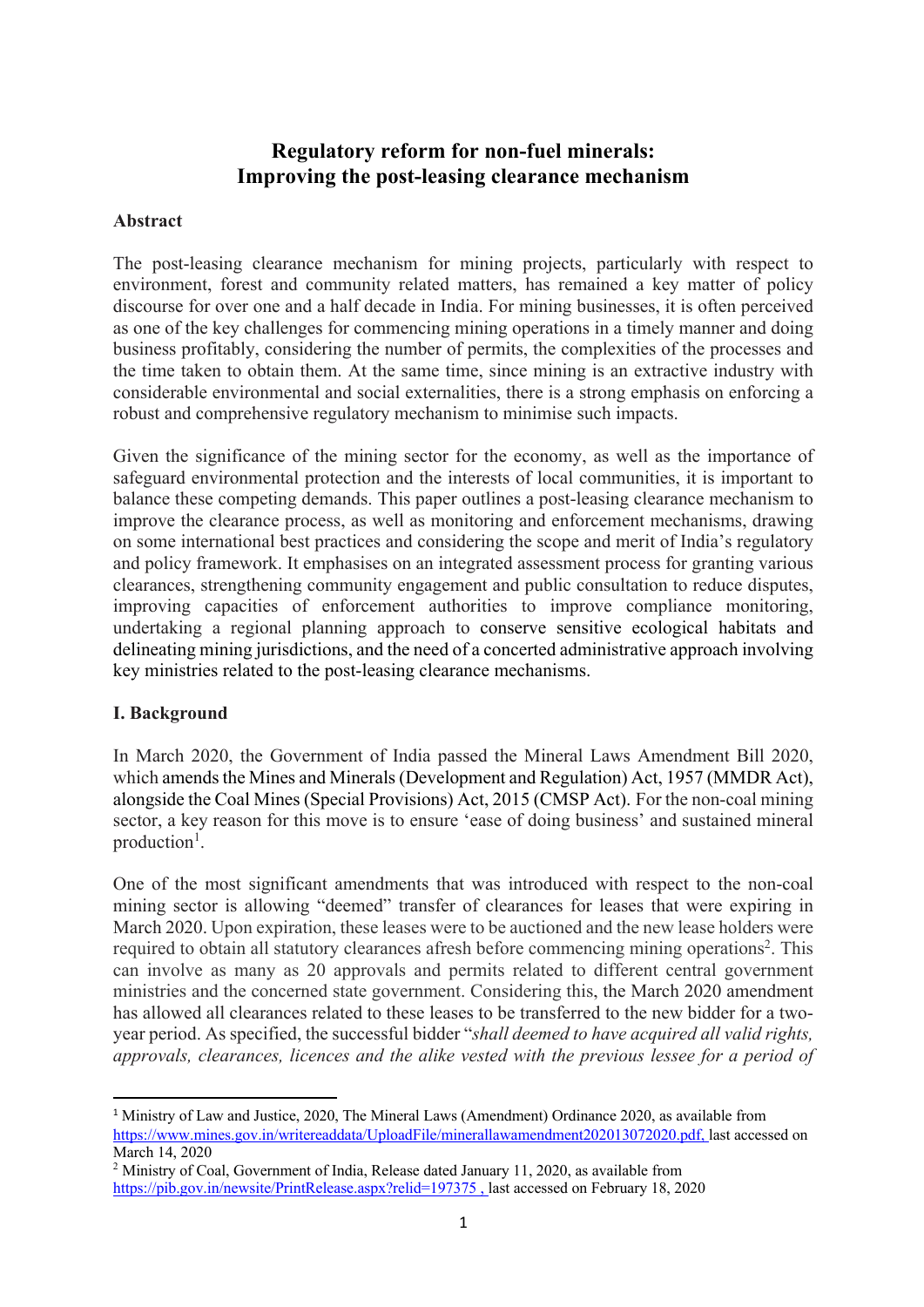*two years"*3. However, the new lease holder is required to apply for and obtain all permits afresh within the two-year period<sup>4</sup>.

The post-leasing clearance mechanism, particularly pertaining to environment and forest related regulations, has been a central issue in the governance discourse concerning the mining sector. The issue has been significant because these clearances and permits have a direct bearing on the local environment, ecology and communities residing in and around mining areas.

There are multiple regulations pertaining to these clearances and permit requirements. The implementation and enforcement of these in turn involves multiple authorities at the centre and state levels. The overall intention is to minimise the impacts of mining and safeguard the interests of environment and local community.

However, the way the clearance and permitting process happens and the way post-clearance compliance is ensured frustrates the objectives of the laws. With fragmented approaches to impact assessment, duplication of processes, and weak mechanisms of monitoring and compliance, the clearance mechanism has become an obligation of paperwork while the intentions of the applicable laws remain far from being achieved.

The need of the hour, therefore, is a streamlined clearance and permitting mechanism, along with strong institutions that will protect the interest of the environment and affected communities, but also account for business viability. This paper evaluates the existing mechanisms and practices for obtaining environment and social licenses for non-fuel mineral mining projects and well as the shortfalls in the current mechanisms. Finally, considering the scope of the regulatory and policy framework pertaining to India's mining sector and some of the international best practices, this paper offers some key recommendations for a well thought out post-leasing clearance mechanism, that is robust yet efficient.

#### **II. Post-leasing clearances and permits: Environment and social license for mining projects**

Broadly, there are four aspects of mining governance, making it difficult to regulate the sector. These include, granting of mineral concessions and permits, development and conservation of mineral resources, granting environmental-related clearances and permits, and settling displacement and rehabilitation issues of local communities.

Among all of these, granting of environmental-related clearances and permits and settling displacement and rehabilitation issues of local communities, in the post-leasing phase, possibly is most complex. This specifically involves procurement of environment and forest-related permits and social license for mining projects to commence. These permits and consents involve a number of regulatory provisions and associated processes, which in turn requires engagement with authorities at the centre, state and district levels.

<sup>&</sup>lt;sup>3</sup> Ministry of Coal, Government of India, Release dated January 11, 2020, as available from https://pib.gov.in/newsite/PrintRelease.aspx?relid=197375 , last accessed on February 18, 2020

<sup>4</sup> Ministry of Environment, Forest and Climate Change (MoEF&CC), March 28, 2020, *Amendments to the Environmental Impact Assessment Notification, 2006*, as available from https://www.mines.gov.in/writereaddata/UploadFile/eia288032021.pdf, last accessed on March 31, 2020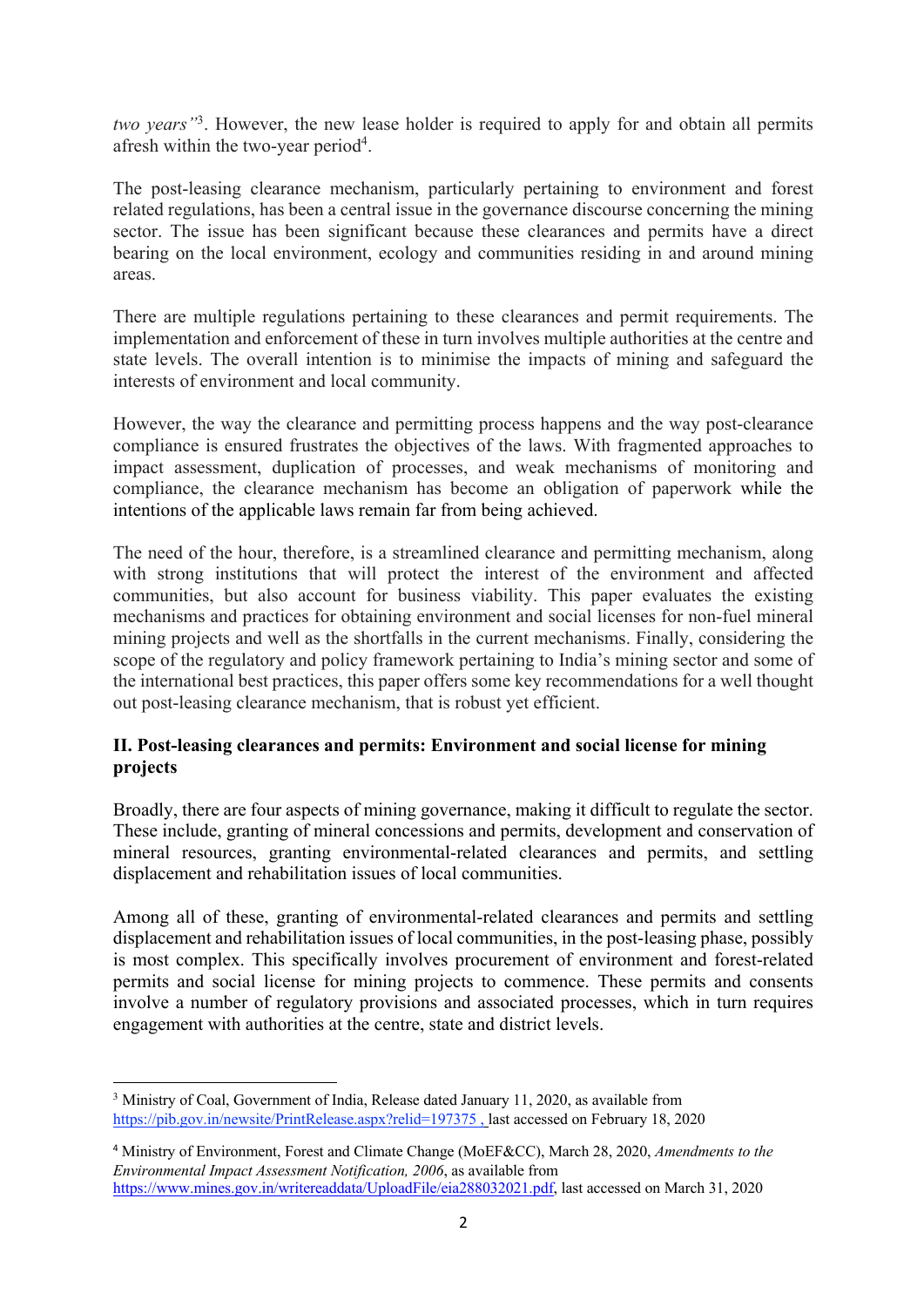The following section outlines the key environment and forest clearances and permits pertaining to the mining sector. Since social licences for mining projects are also part of these clearance mechanisms, the section also outlines those.

#### **A. Environment and forest habitat related clearances**

India has a decentralised and fragmented project clearance and permitting mechanism pertaining to environment and forest habitats under the provisions of various laws, involving various authorities/agencies. The main clearances/permits as issued by various authorities include the following.

**(i) Environmental clearance (EC):** Any mining project, irrespective of the kind of mineral mined, the lease area or the production capacity, requires an EC before commencing operation. An EC is required under the Environment (Protection Act) 1986 and Environmental Impact Assessment (EIA) Notification 2006 as issued under it (including amendments)<sup>5</sup>.

An EC to a non-fuel mining project can be granted at the centre, state or district level, depending on the size and capacity of the project<sup> $6$ </sup>. At the centre, the Ministry of Environment, Forest and Climate Change (MoEF&CC) is the nodal authority for granting an EC. An EC is granted by the ministry after being reviewed and recommended by its Expert Appraisal Committee (EAC). At the state and district levels, similar mechanisms are in place: at the statelevel, the concerned authorities are the state environment impact assessment authority (SEIAA) and the state expert appraisal committee (SEAC) while at the district-level, the concerned authorities are the district environment impact assessment authority (DEIAA) and the district expert appraisal committee (DEAC).

For obtaining an EC, the project proponent typically has to submit three important assessment reports and management plans — an Environmental Impact Assessment (EIA) report; an environmental management plan (EMP) as per requirements of the EIA Notification; and a mining plan as per provisions of the Mineral Conservation and Development Rules (MCDR), 2017, approved by the Indian Bureau of Mines (IBM). Among these the EIA report and the EMP form the basis of estimating environmental and socio-economic impacts of developmental projects and their mitigation measures<sup>7</sup>.

**ii. Forest clearance (FC):** Whenever any mining project involves forestland diversion, a forest clearance (FC) must be obtained, as per provisions of the Forest Conservation (FC) Act 1980. Unlike EC, FC for all mining projects is granted only at the central level. The MoEF&CC is

<sup>5</sup> On March 12, 2020, the MoEF&CC released the draft of the EIA Notification 2020. The draft has been proposed in "supersession" of the EIA Notification 2006. Primarily a compilation of notifications and guidelines that the MoEF&CC had proposed from time to time with respect to the EIA Notification, the government has suggested that the 2020 Notification intends to make the clearance process more transparent and expedient.

<sup>&</sup>lt;sup>6</sup> The EIA Notification (2006), that specifies the requirement for obtaining EC for various developmental projects (including mining) categorises projects into A and B types, depending on the spatial extent and potential impacts of proposed activities. All category A projects are appraised by the expert appraisal committee (EAC) of the MoEF&CC at the centre and cleared by the Union environment ministry. Category B projects are cleared by state level authorities- state EAC (SEAC) and state environmental impact assessment authority (SEIAA). Besides, district-level authorities have been created through an amendment to the EIA Notification in January 2016, for dealing with ECs of small-scale mining projects involving minor minerals.

<sup>7</sup> Datar, Mandar N., Sujeet Dongre and Madhav Gadgil, 2019, Current Science, Vol 117(5), page 776-782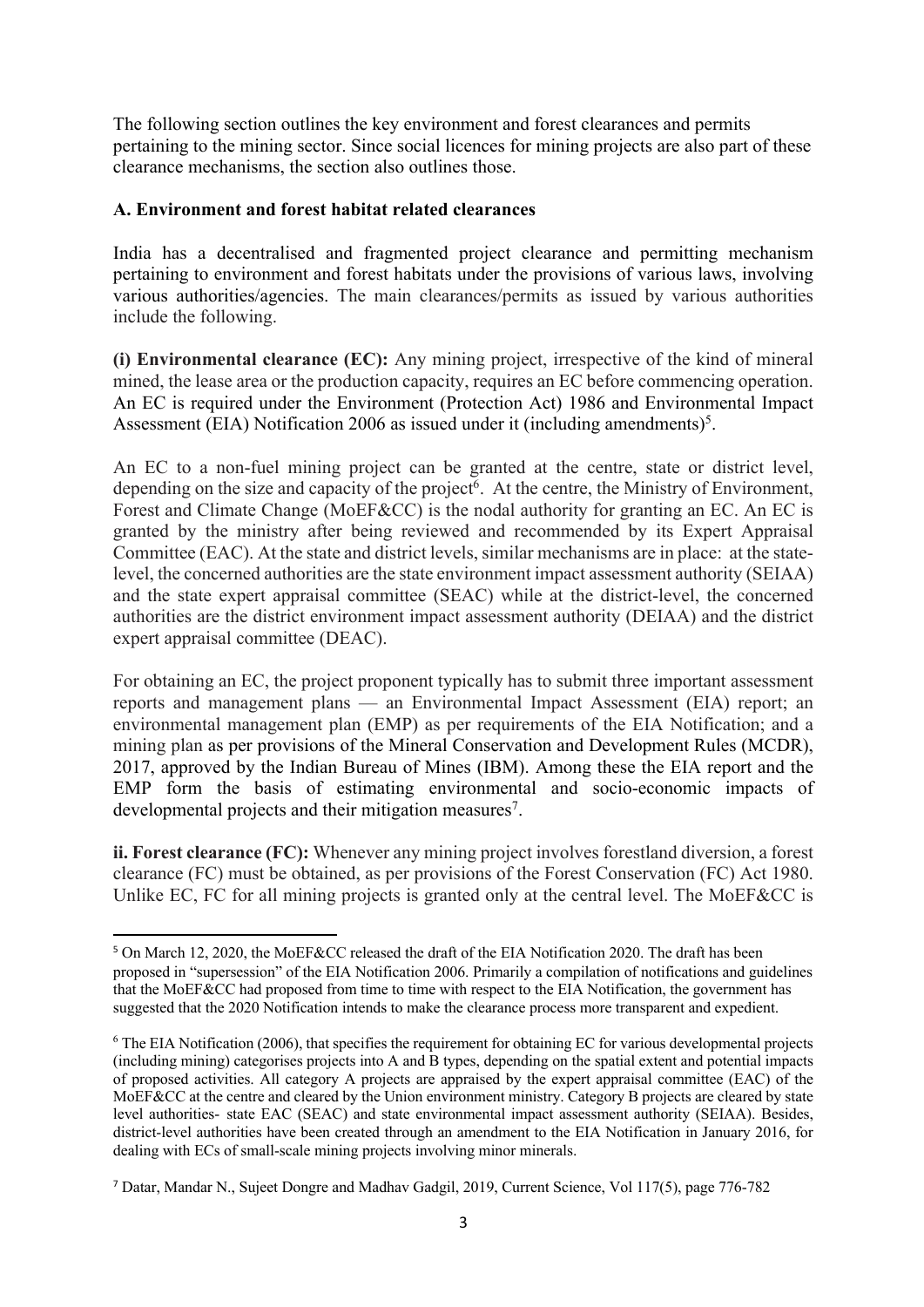the nodal authority for grating an FC, after the proposal is reviewed and recommended by the Forest Advisory Committee (FAC) of the union environment ministry.

As per Section 2 of the FCA, forest clearance for development projects involves a two-stage approval process. In stage I, upon review of the proposal, the MoEF&CC gives an 'in-principle' or stage I clearance by stipulating conditions, such as compensatory afforestation and expenses for mitigation of probable environmental damage. Following this, the state government submits a report, stating compliance of the stipulated conditions by the project proponent. The MoEF&CC gives its final or stage II approval based on the aforesaid report. Once the final clearance is obtained from the MoEF&CC, the state government issues a permit for the use of the forest land for non-forest purpose along with the conditions and safeguards imposed by the central government while according stage-I and stage-II clearances<sup>8</sup>.

For FC, there is no requirement of an impact assessment report unlike the EC process. Separate sets of forms (five in total) are required to be filled on part of project proponents and forest authorities, to evaluate the impact of the project on forestland and the local flora and fauna.

The settlement of forest rights (wherever applicable) under provisions of the Scheduled Tribes and Other Traditional Forest Dwellers (Recognition of Forest Rights) Act, 2006, also referred to as the Forest Rights Act (FRA), is also a pre-requisite for forestland diversions. Under the provisions of FRA, the union environment ministry, in August 2009, issued detailed guidelines on submission of evidences of having initiated and completed the process of settlement of rights under the FRA. The guideline mentioned that wherever the process of settlement of rights under the FRA is still to begin, the state/UT governments are required to enclose evidences supporting that settlement of rights under the FRA will be initiated and completed before the final approval for proposals.

The District Collector is the key authority at the local level to complete the process of recognition and vetting forest rights settlement. The observations are thereafter forwarded to the Conservator of Forests of the concerned forest division<sup>9</sup>.

**iii. Wildlife clearance (WLC):** The MoEF&CC prohibits any mining activity within ecosensitive zones (ESZs) as delineated and notified around national parks and wildlife sanctuaries by the union environment ministry<sup>10</sup>. Such activities are also prohibited within one kilometer radius from the boundaries of national parks and wildlife sanctuaries if the ESZ area is smaller than that. $11$ 

In other cases, mining proposals 'may be required' to obtain an approval from the Standing Committee of the National Board for Wildlife (NBWL) as per provisions of the Wildlife Protection Act, 1972. As specified by the MoEF&CC, if the proposed project is located outside the boundary of notified ESZ, but falls within 10 kilometer radius of a national park or wildlife sanctuary, the potential impact of the project on the wildlife habitat will be examined by the

<sup>11</sup> The direction follows the order of the Supreme Court of India dated 4.08.2006 in the matter of T.N.

<sup>8</sup> Ministry of Environment, Forest and Climate Change, Government of India, 2019, Handbook of guidelines for effective and transparent implementation of the provisions of Forest (Conservation) Act, 1980

<sup>9</sup> Ministry of Environment, Forest and Climate Change, Government of India, 2019, Handbook of guidelines for effective and transparent implementation of the provisions of Forest (Conservation) Act, 1980

<sup>&</sup>lt;sup>10</sup> Ministry of Environment, Forest and Climate Change, Government of India, Office Memorandum dated 8.8.2019

Godavarman Thirumulpad Vs. UOI in W.P.(C) No. 202 of 1995 and the order dated 21.4.2014 in the matter of Goa Foundation Vs. UOI in W.P.(C) No. 435 of 2012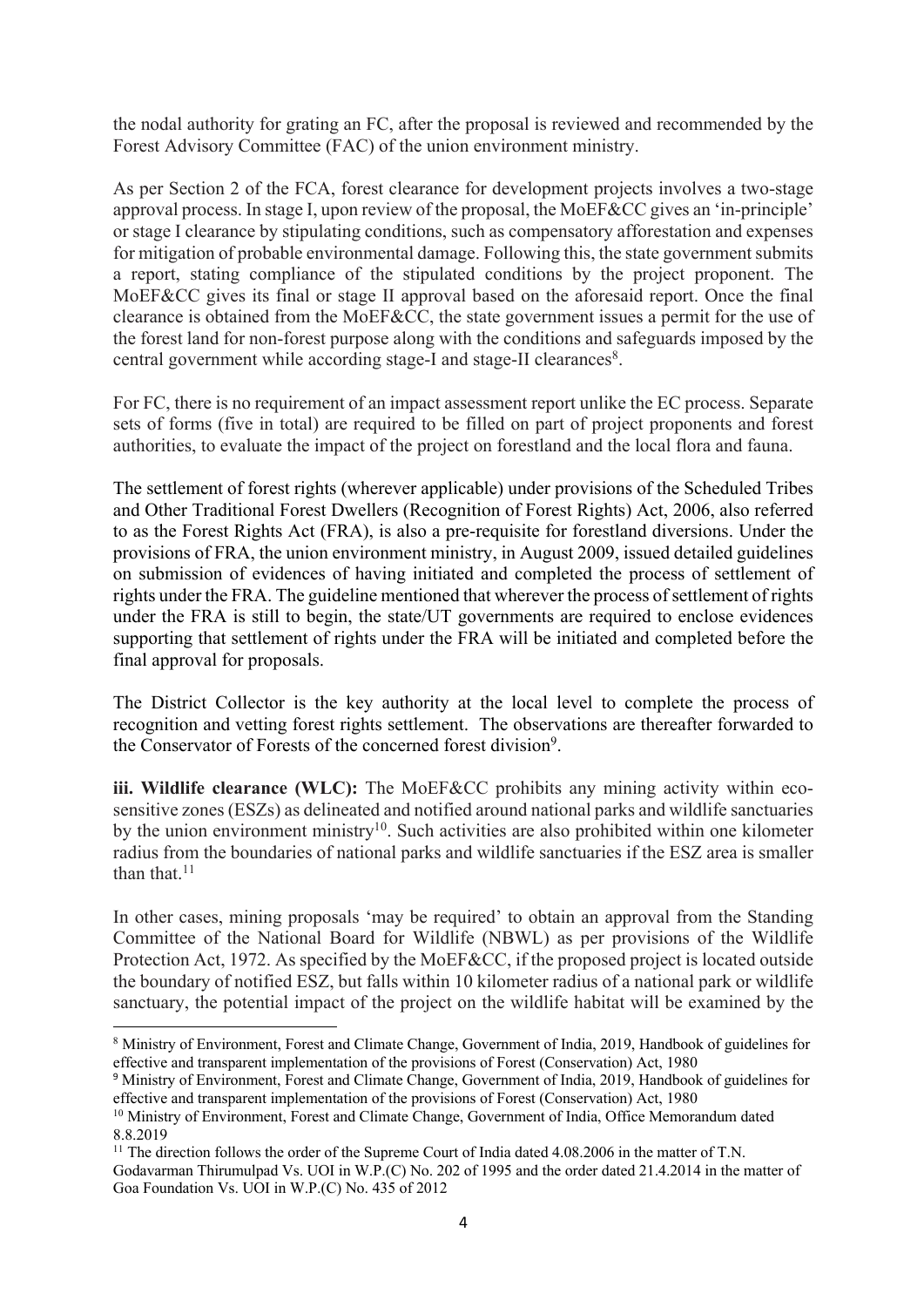EAC, and thereafter, appropriate conservation measures will be suggested. This may include directions on prior approval by the NBWL, or necessary conservation measures may go as conditions of the EC letter.

However, in all cases where an ESZ has not been finally notified, any project falling within 10 kilometer radius of national park or wildlife sanctuary must obtain a prior approval from the NBWL before EC is granted.

There is no separate impact assessment report required for wildlife clearance. It is primarily evaluated on the basis of the EIA report as submitted by the project proponent.

**iv. No Objection Certificates for project commencement and operation - Consents by State Pollution Control Boards:** Besides the three key clearances — EC, FC and WLC mining projects have been required to obtain two consents from State Pollution Control Board (SPCB) before mining operations can commence. These include the Consent to Establish (CTE) and the Consent to Operate (CTO).

Both CTE and CTO are required as per provisions of the Water (Prevention and Control of Pollution) Act, 1974, <sup>12</sup> and the Air (Prevention and Control of Pollution) Act, 1981, <sup>13</sup> to assess and minimise the potential air, water and soil pollution from any proposed industrial activity.

For all mining projects, these two consents were mandated considering the significant pollution load and impact of mining and related activities. Mining projects have been categorised as 'red category' industries by the MoEF&CC considering their high pollution potential<sup>14</sup>. Industrial sectors that have a pollution index score of 60 and above fall under the red category. The index is computed as a function of the ambient emissions (air pollutants), effluent discharge (water pollutants), hazardous wastes generated and consumption of resources.

However, in a recent move, the Central Pollution of Board (CPCB) had issued directions to all SPCBs, removing the requirement of CTEs. It was directed that developmental projects that require an EC will not be required to get a CTE separately<sup>15</sup>. This had been advised particularly considering the fact that the documents reviewed for CTE are very similar to EC (in fact a subset of EC), and conditions laid down for both are very similar. Therefore, requiring a CTE after an EC has already been obtained does not add any value<sup>16</sup>.

The mining companies are currently therefore required to obtain only the CTO, before starting production activities. The key documents required for obtaining a CTO include the EC letter,

available from https://pib.gov.in/newsite/printrelease.aspx?relid=137373 , last accessed on March 2, 2020 <sup>15</sup> Central Pollution Control Board, November 1 2018, Directions under Section 18(1)(b) of the Water

<sup>&</sup>lt;sup>12</sup> As per Section 25(1) of the Water (Prevention and Control of Pollution) Act, 1974, no person shall, without the previous consent of the State Board, establish or take any steps to establish any industry, operation or process, or any treatment and disposal system (or any extension or addition thereto), which is likely to discharge sewage or trade effluent into a stream or well or sewer or on land.

<sup>&</sup>lt;sup>13</sup> As per Section 21(1) of the Air (Prevention and Control of Pollution) Act, 1981, no person shall, without the previous consent of the State Board, establish or operate any industrial plant in an air pollution control area. <sup>14</sup> Ministry of Environment, Forest and Climate Change, Government of India, Release dated 5.3.2016, as

<sup>(</sup>Prevention and Control of Pollution) Act 1974 and the Air (Prevention and Control of Pollution) Act 1981 regarding streamlining of consent mechanism, Government of India.

<sup>&</sup>lt;sup>16</sup> The key documents required for obtaining a CTE include, the EC letter, the EIA report, the EMP, the mining plan, public hearing observations, land records and registration documents of the proposed project site and details of pollution abatement actions to be taken by the project proponent.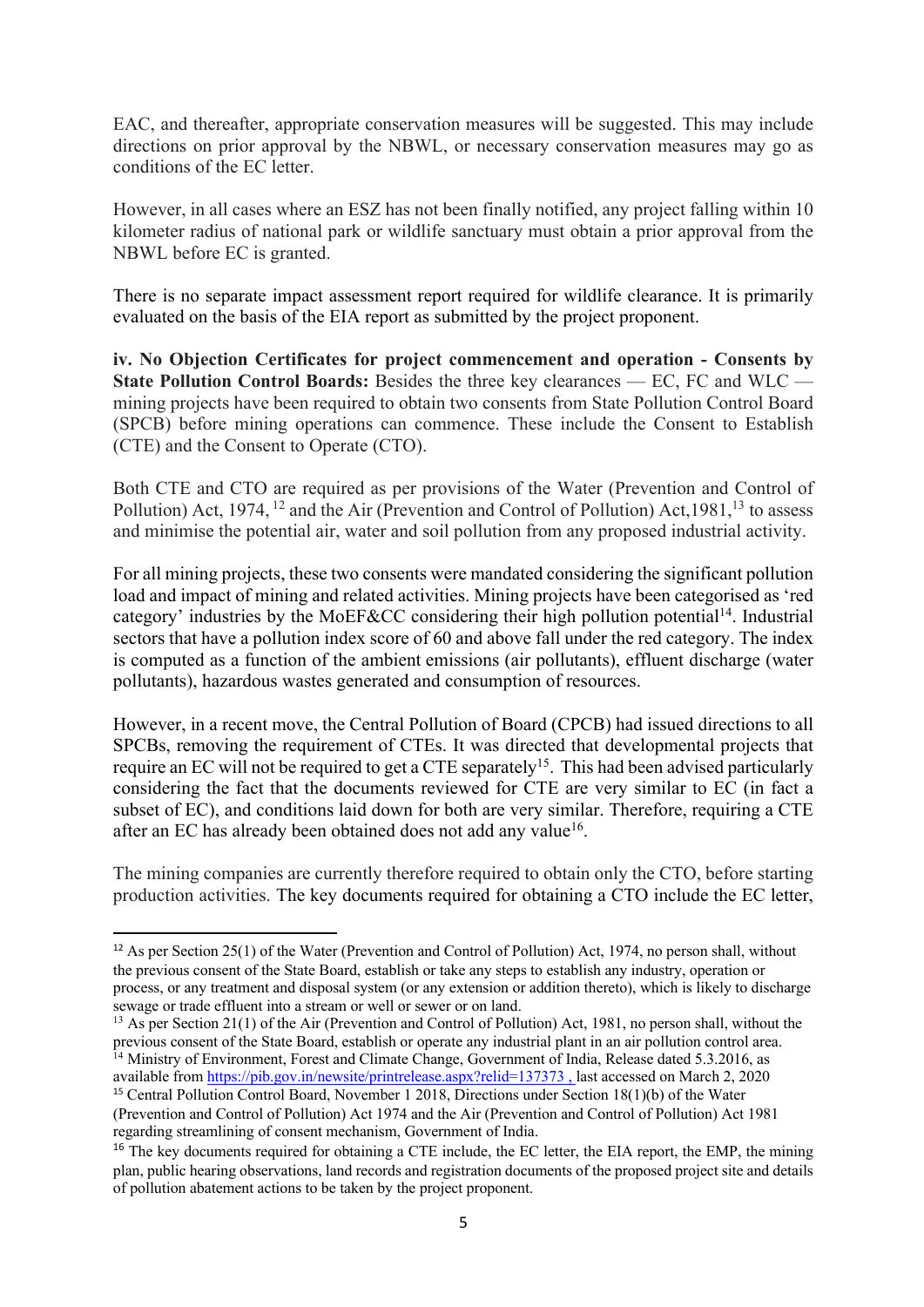water pollution, air pollution, waste management and other pollution abatement measures undertaken by the company, baseline pollution inspection reports as prepared by the regional offices of the SPCB etc.

The CTO is a renewable permit, which is typically granted for a period of one to three years to mining projects (red category projects). After the stipulated duration, the regional office of the SPCB evaluates the compliance of environmental pollution conditions on the basis of which the consent is renewed.

**v. No Objection Certificate for ground water extraction:** For projects that will involve groundwater extraction or intersecting the water table, a no objection certificate (NOC) is also required from the Central Ground Water Authority.

#### **B. Social licence**

The opinion of local communities regarding decisions on development projects (to allow or disallow) is crucial. When local communities approve and accept developmental activity in their area or vicinity, it is broadly termed as social license.<sup>17</sup>

In India, mechanisms to secure a social license for developmental projects, including mining, have been built into the clearance and permitting mechanisms. These include the public hearing /consultation requirement as part of the EC process, and the forest rights settlement mechanism as part of the FC process.18

The requirements of community consultation and their approval also follows the globally agreed principle of "Free, Prior and Informed Consent" (FPIC). The FPIC principle aims to make natural resource management an inclusive process by requiring consent from local communities (and indigenous groups) before any activity that affects their land and resource rights is undertaken.19 The requirement of public consultation also follows the Rio Declaration (UNCED 1992), which obligates its member states to seek public opinion and responses for environmental decisionmaking.<sup>20</sup>

**i. Environmental public hearing:** The EIA Notification 2006 specifies the requirement of 'public hearing' as a crucial step of project appraisal process for decisionmaking on EC. Public hearing has been defined as a process to ascertain the "concerns" of local affected persons, and others who have plausible stakes in the environmental impacts of the project or activity. The process practically provides the only opportunity through which people can interact directly with government officials and the project proponents regarding a proposed project and related concerns.

<sup>17</sup> Kieren Moffat, Justine Lacey, Airong Zhang and Sina Leipold, 2016, *The social license to operate: A critical review*, Forestry, Vol 89, page 477–488

<sup>&</sup>lt;sup>18</sup> Besides these two, a social impact assessment (SIA) is also carried out during the time of land acquisition for mining projects.

<sup>19</sup> Sango Mahanty and Constance L. McDermott, 2013, *How does 'Free, Prior and Informed Consent' (FPIC) impact social equity? Lessons from mining and forestry and their implications for REDD+, Land Use Policy,* Vol 35, page 406-416

<sup>20</sup> M P Ram Mohan, Himanshu Pabreja, 2016, *Public Hearings in Environmental Clearance Process: Review of Judicial Intervention*, Economic & Political Weekly, Vol L1(50), page 68-75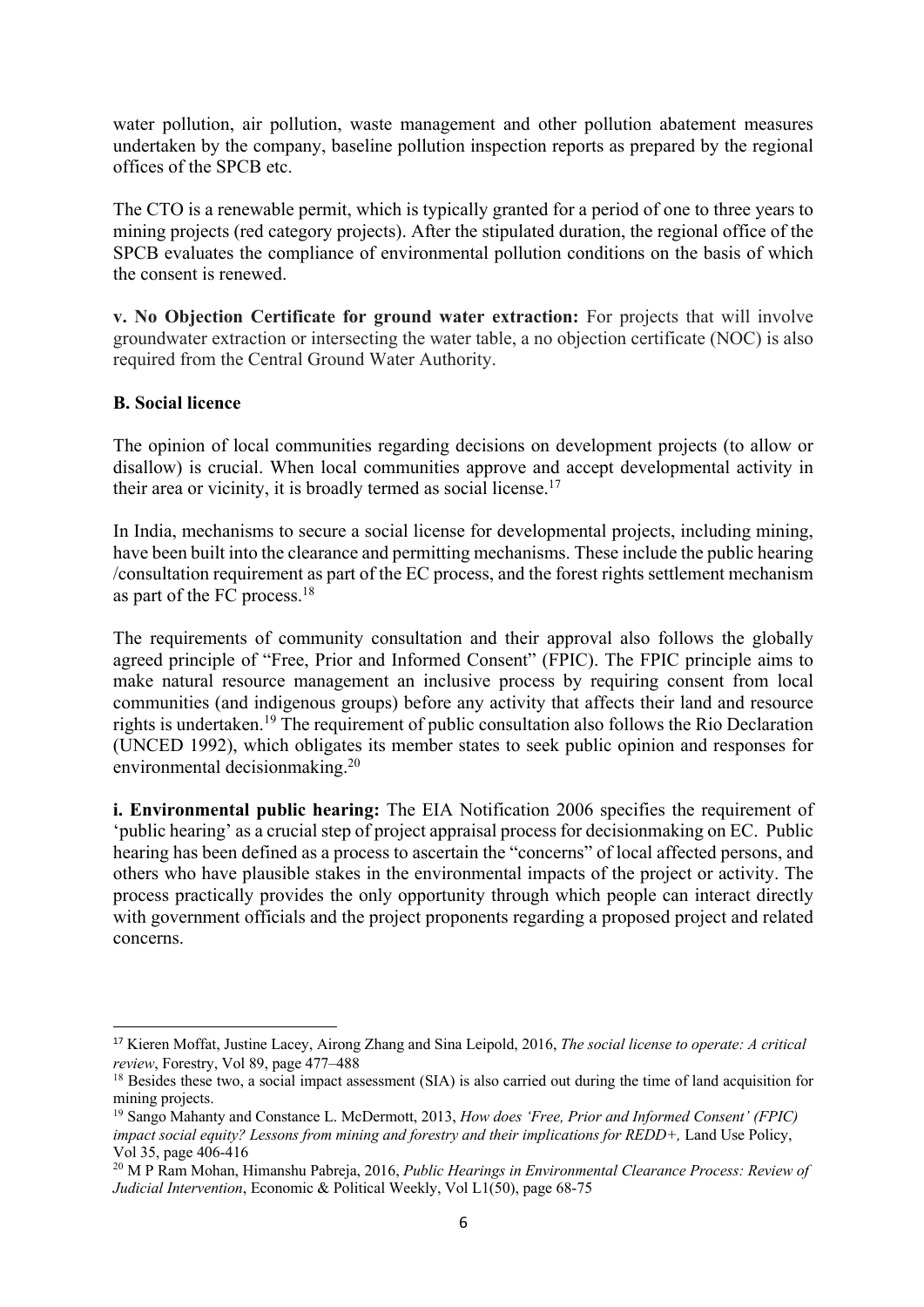**ii. Obtaining Gram Sabha consent for forestland diversion and rights settlement:** The Forest Conservation Amendment Rules 2016, developed under the FC Act, clearly specify the requirement of obtaining Gram Sabha consent for forestland diversion and ameliorative measures. It has further been underscored that the Gram Sabhas must have clear understanding of the purposes and details of forestland diversions.<sup>21</sup>

In addition, the Forest Rights Act, 2006, also requires "free informed consent of the Gram Sabhas" to be obtained for proposed resettlement and the compensation packages offered.<sup>22</sup>

#### **C. Sequence for obtaining clearances**

The MoEF&CC currently has a 'single window' online clearance mechanism for granting the environment and forest related clearances administered by the ministry.

The single window interface known as PARIVESH (Pro-Active and Responsive facilitation by Interactive, Virtuous and Environmental Single-window Hub) was launched in August 2018 by the Government of India.23 As indicated by MoEF&CC, the mechanism has been introduced for "improving the overall performance and efficiency of the whole appraisal process".

The system provides for online submission, monitoring and management of proposals submitted by project proponents to the MoEF&CC, as well as to the state and district-level authorities for consideration of such clearances.

Under PARIVESH, a mining industry / project proponent can submit proposals for obtaining EC, FC and WLC simultaneously. A unique code is granted for the project for ease of tracking. The sequence of obtaining these clearances however remain contingent on each other. For a mining project that involves forest land diversion, the Stage I FC has to be obtained prior to an EC. Once both Stage I FC and EC have been obtained, the Stage II (or final FC) can be granted to the project proponent. If a WLC is required, this must also be obtained before the final FC. The total time taken between the EC and the FC (both stages), is approximately  $760 \text{ days}^{24}$ *(refer to Table 1: Average duration of EC and FC).* This timeline is, however, contingent upon a number of factors such as completeness of information submitted by project proponent, the context of the project and opinion of various authorities, and also on volume of proposals being reviewed at a given time.

Once the EC, FC and WLC (as the case may be) is obtained, the CTO is given by the SPCB. Once all the clearances and permits are obtained, the mining activity can commence.

<sup>&</sup>lt;sup>21</sup> Rule  $6(3)(e)$  of the Forest Conservation Amendment Rules 2016 stipulates that the District Collector shall complete the process of recognition and vesting of forest rights in accordance with the provisions of the Forest Rights Act, 2006, for the entire forest land indicated in the proposal; shall obtain consent of each Gram Sabha having jurisdiction over the whole or a part of the forest land indicated in the proposal for the diversion of such forest land and compensatory and ameliorative measures, if any, having understood the purposes and details of diversion, wherever required; and finally shall forward the findings in this regard to the Conservator of Forests. <sup>22</sup> Ministry of Tribal Affairs, Government of India, The Scheduled Tribes and Other Traditional Forest Dwellers (Recognition of Forest Rights) Act, 2006, Chapter III, Para 4(2)(e).

<sup>&</sup>lt;sup>23</sup> Ministry of Environment, Forest and Climate Change, Government of India, Release dated 10.8.2018, as available from https://pib.gov.in/Pressreleaseshare.aspx?PRID=1542607 , last accessed on March 11, 2020 <sup>24</sup> The approximate calculation of the total days for obtaining environmental and forest clearances is based on review of Rules, Notifications and guidelines as proposed by the MoEF&CC.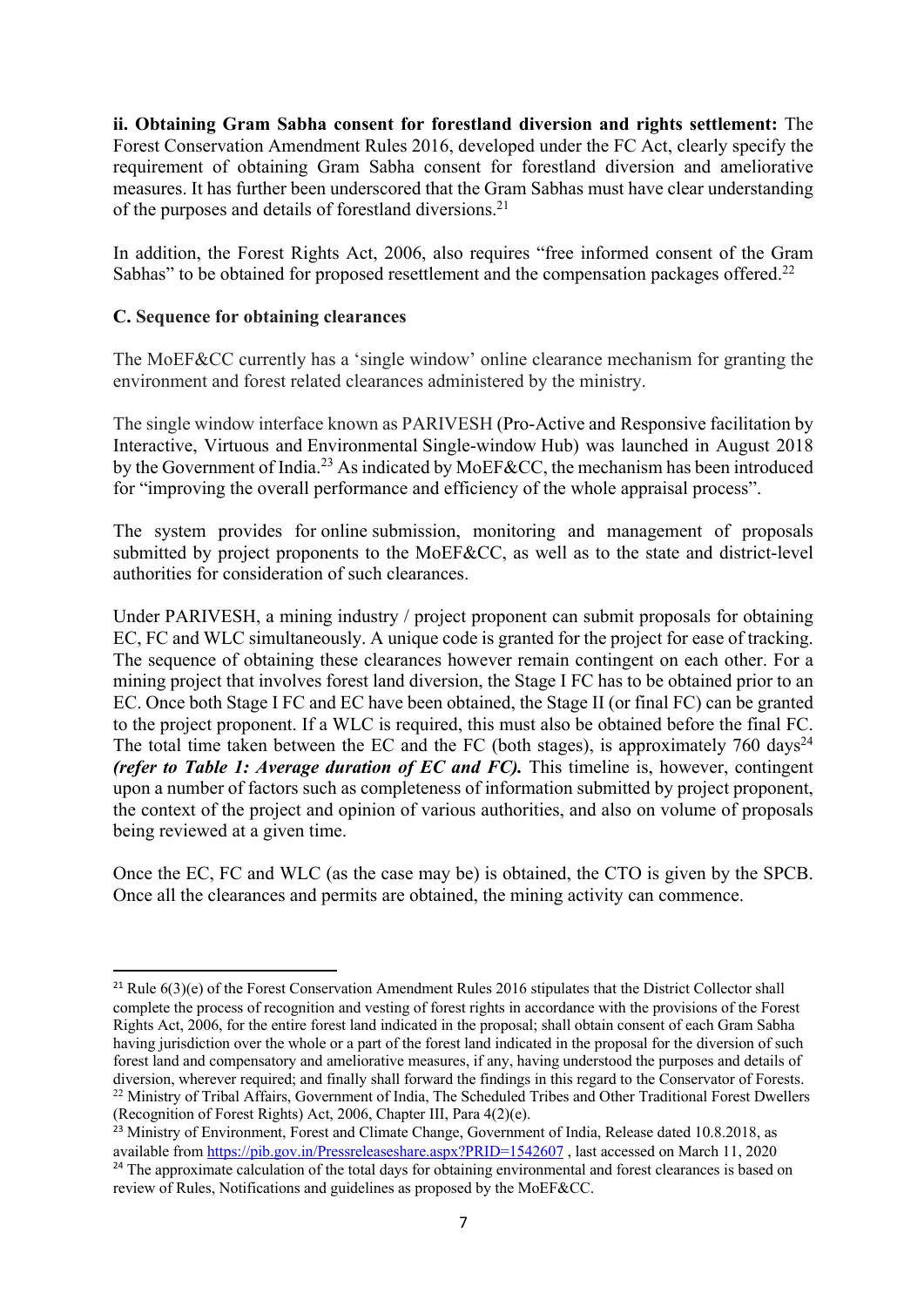#### **Table 1: Average duration of EC and FC**

| <b>Environmental Clearance (EC)</b>                                                                                                                                                                                 |                                                     |  |  |  |  |  |
|---------------------------------------------------------------------------------------------------------------------------------------------------------------------------------------------------------------------|-----------------------------------------------------|--|--|--|--|--|
| <b>Steps</b>                                                                                                                                                                                                        | Days (max duration) as per<br>prescribed procedures |  |  |  |  |  |
| Application to MoEF&CC and time for scoping and<br>Terms of Reference (ToR)                                                                                                                                         | $60*$                                               |  |  |  |  |  |
| Public consultation (including announcement,<br>hearing and receiving written responses)                                                                                                                            | 45                                                  |  |  |  |  |  |
| Appraisal by EAC upon receipt of required documents                                                                                                                                                                 | 60                                                  |  |  |  |  |  |
| EAC Recommendation to MoEF&CC (upon receipt of<br>the final EIA report                                                                                                                                              | 60                                                  |  |  |  |  |  |
| Decision by MoEFCC                                                                                                                                                                                                  | 45                                                  |  |  |  |  |  |
| <b>Total time</b>                                                                                                                                                                                                   | 270                                                 |  |  |  |  |  |
| <b>Forest Clearance (FC) - Stage I</b>                                                                                                                                                                              |                                                     |  |  |  |  |  |
| <b>Steps</b>                                                                                                                                                                                                        | Days (max duration) as per<br>prescribed procedures |  |  |  |  |  |
| Application to Forest Department, and review and<br>scrutiny of proposal at state-level by various forest<br>officials (divisional forest officer, chief conservator of<br>forest, nodal officer, state government) | $\overline{180}$ (approximate)                      |  |  |  |  |  |
| Scrutiny at regional level, by FAC and decision on<br>Stage I clearance                                                                                                                                             | 90                                                  |  |  |  |  |  |
| <b>Total time</b>                                                                                                                                                                                                   | 270                                                 |  |  |  |  |  |
| <b>Forest Clearance (FC) - Stage II</b>                                                                                                                                                                             |                                                     |  |  |  |  |  |
| Compensatory afforestation fund and compliance<br>certificate submission                                                                                                                                            | 60                                                  |  |  |  |  |  |
| Compliance certificate scrutiny (State/Central level)                                                                                                                                                               | 60                                                  |  |  |  |  |  |
| Final approval by MoEF&CC                                                                                                                                                                                           | 60                                                  |  |  |  |  |  |
| Communication to state Government and<br>final<br>diversion order                                                                                                                                                   | $20 - 40$                                           |  |  |  |  |  |
| <b>Total time</b>                                                                                                                                                                                                   | 220                                                 |  |  |  |  |  |

\*This has now reduced by sector-specific standardised ToR, but EAC still grants some specific ToRs.

#### **III. Challenges with the existing mechanism**

While there are a number of laws pertaining to the post-leasing clearance mechanism to ensure that mining operations commence and continue in an environmental and socially responsible manner, the regulatory provisions and their implementation are fraught with a number of issues. Some of the key issues include the following: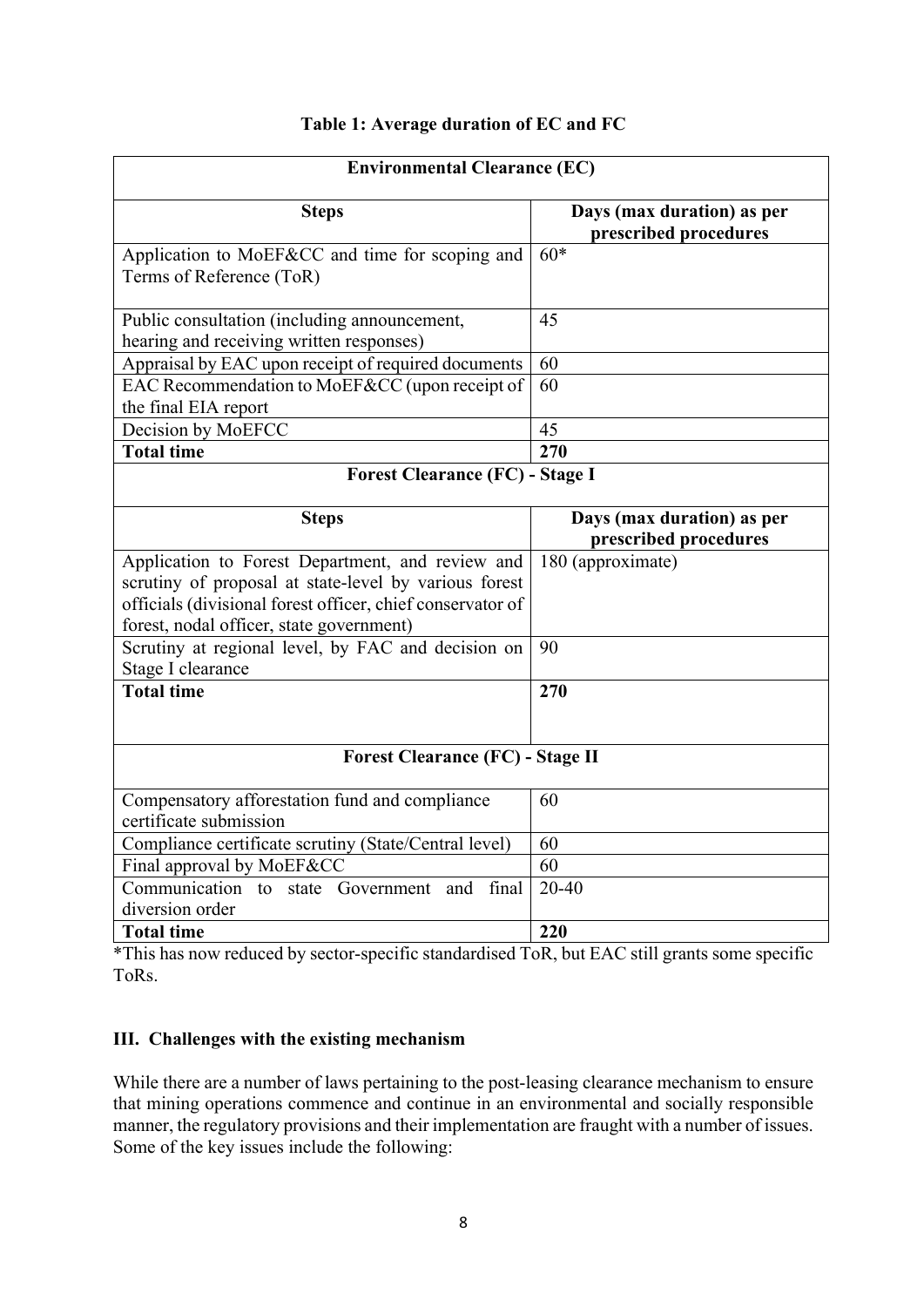**i. Lack of comprehensive assessment:** A key problem in the clearance mechanism is that there is no one comprehensive impact assessment report for a particular mining project, based on which it can be evaluated. The assessment process is fragmented, with various authorities looking into separate sets of documents while considering the impact of the project on the same piece of land and affecting the same set of people.

For example, the EAC (and state-level clearance authorities) of the MoEF&CC looks into the EIA report, the EMP and the mining plan prepared by consultants while evaluating the impact of a project for approval. The FAC on the other hand relies on site inspection reports prepared by forest officials and on five forms subject to review by different forest officials at the state level. For wildlife clearance, the NBWL primarily considers the EIA report *(refer to Figure 1: Fragmented assessment of project impacts)*. Moreover, none of these documents include a detailed social impact assessment component.

This poses several challenges. Firstly, it creates multiple sets of paperwork for the assessment process. Secondly, it may make assessment incomplete, projects contentious and delay clearance decisions. For example, while the environmental authorities might find a project proposal to be in a position for a go-ahead based on the EIA report, the forest authorities might not consider so, based on the documents they evaluate.

#### **Figure 1: Fragmented assessment of project impacts**

| <b>Environmental</b><br><b>Clearance</b>                                                                                                                                   | <b>Forest Clearance</b>                                                                                                                                                         | <b>Wildlife Clearance</b>                                                                                                                                                        |
|----------------------------------------------------------------------------------------------------------------------------------------------------------------------------|---------------------------------------------------------------------------------------------------------------------------------------------------------------------------------|----------------------------------------------------------------------------------------------------------------------------------------------------------------------------------|
| • Environmental Impact<br>Assessment (EIA)<br>report<br>• Environmental<br>management plan<br>(EMP)<br>• Mining plan (pre-<br>approved by IBM)<br>• Public hearing records | • Site inspection reports<br>of Divisional & State-<br>level forest officials<br>• Mining plan (pre-<br>approved by IBM)<br>• Forest rights settlement<br>(or initiation) proof | • Section on bio-diversity<br>impact assessment as<br>part of EIA report.<br>• Further study on<br>wildlife habitat if<br>recommended by<br>National Board of<br>Wildlife (NBWL) |

**ii. Lengthy set of compliance conditions, weak monitoring capacity:** Each of the clearances and permits as granted by various authorities comes with a long list of conditions that are required to be complied with by project proponents and monitored periodically by concerned authorities.

For example, the major clearances for a given iron ore mining project come with the following compliance conditions: the EC typically has 45 to 50 conditions, the FC another 45-50 conditions, the CTO has  $10-15$  conditions<sup>25</sup>.

<sup>&</sup>lt;sup>25</sup> The observations are based on evaluation of EC and FC letters as available from the database of MoEF&CC for non-coal mining leases.

https://portal.jharkhandminerals.gov.in/portal/misreports/misLesseeProfile.aspx?PDg6phId5pEcvgipdkBGyg==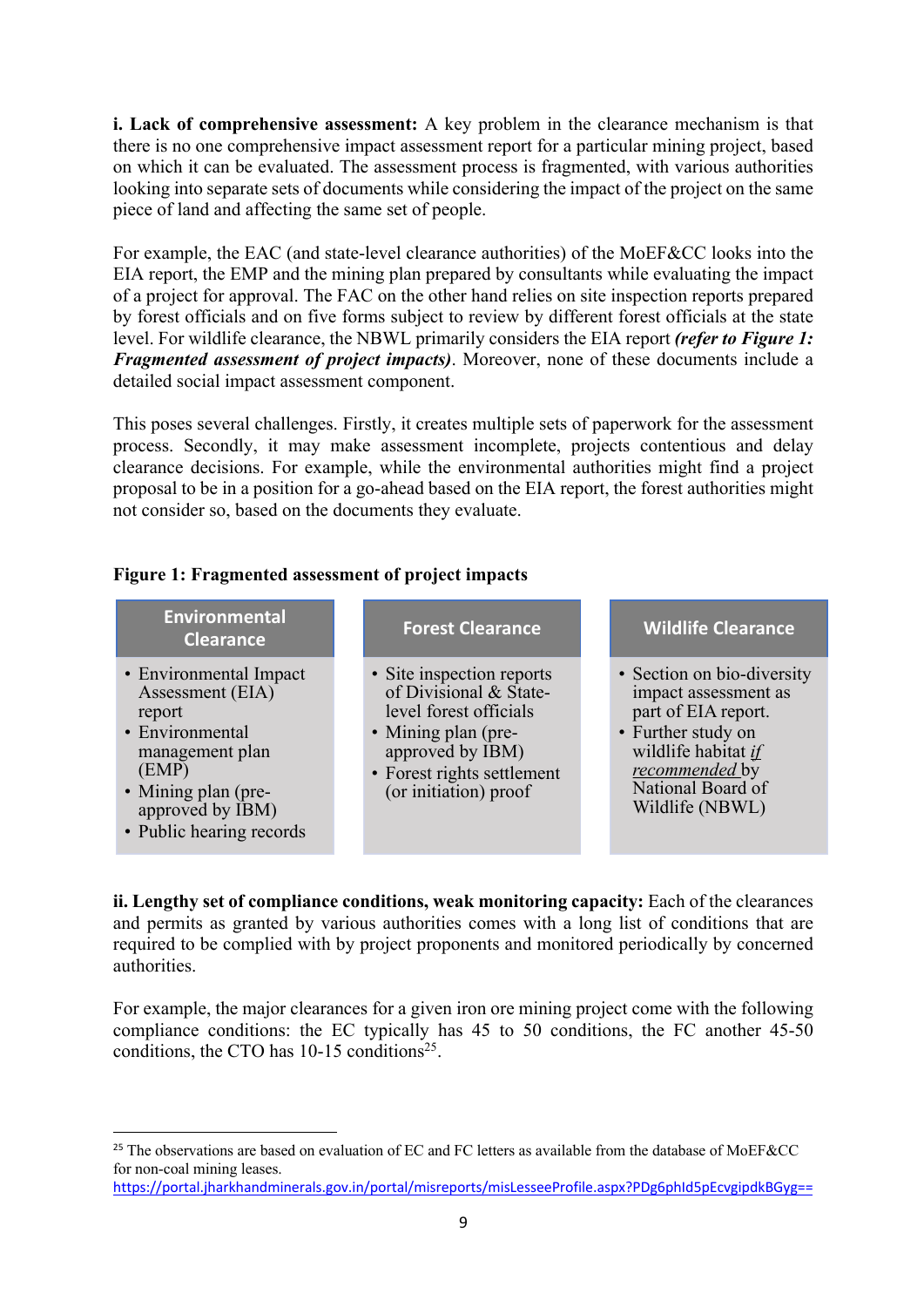This becomes particularly challenging when it comes to monitoring. The capacity of our monitoring authorities, such as the regional offices of the MoEF&CC or the SPCBs, has been a long-standing challenge.

The poor capacity of authorities makes compliance monitoring weak. For example, the 10 regional offices of MoEF&CC monitor thousands of EC and FC compliances. However, a review of the staff capacity of these regional offices suggest that on an average there are only six to seven officers who handle the various responsibilities of the regional offices.<sup>26</sup>

In the absence of proper monitoring, the entire compliance system over years has become reliant on periodic submission (required to be submitted every six months) of EC compliance reports by the project proponents. However, as per the central portal of MoEF&CC, the availability of bi-yearly compliance reports by companies is grossly sub-optimal. For example, for all iron-ore mining projects cleared since 2014, only about 30% compliance reports are available27.

**iii. Poor public engagement in decisionmaking makes projects contentious:** A key drawback of the clearance mechanism is the conduct of public hearing, engagement of Gram Sabhas and the settlement of people's rights. This makes projects contentious both before commencing and after coming into operation.

For example, nearly 50% of cases filed in the National Green Tribunal (NGT) relate to green clearances awarded by MoEF&CC to development projects. The main submissions have been related to assessment of environmental impacts and conducting public hearings properly<sup>28</sup>. The case of poor public engagement has also been argued by researchers working on environmental jurisprudence in India29.

The same is the situation with the recognition and settlement of forest rights and engagement of Gram Sabhas in forest land diversion decisions. Ground level reviews across 11 states (which also includes key mining states) have shown that Gran Sabha consultations for forest land diversion or rights settlements are often conducted in locations where the community cannot participate. This undermines the need to have a required number of Gram Sabha members present for giving consent to a project or observing rights settlements<sup>30</sup>. While in the flagship Niyamgiri judgement, the Supreme Court of India in 2013 categorically stressed upon the importance of Gram Sabha consultation before development projects can be allowed<sup>31</sup>, scholarly studies have noted that there has been categorical violation of Gram Sabha

<sup>26</sup> Srestha Banerjee, 2018, *Four years of the NDA Government: The status of green clearances*. New Delhi: Centre for Science and Environment.

 $27$  ibid

<sup>28</sup> Yukti Chowdhary, June 2015, *Tribunal on Trial*, Down to Earth, as available from

https://www.downtoearth.org.in/coverage/tribunal-on-trial-47400, last accessed on March 23, 2020 <sup>29</sup> Armin Rosencranz and Geetanjoy Sahu, 2014, *Assessing the National Green Tribunal after four years*, Journal of Indian Law and Society

<sup>30</sup> Bipasha Majumder, March 2018, *How Governments across India are violating forest rights*, IndiaSpend analysis, as available from https://www.indiaspend.com/how-govts-across-india-are-violating-forest-rights-31750/, last accessed on March 23, 2020

<sup>&</sup>lt;sup>31</sup> The Supreme Court of India, Judgement of 18.4.2013, *Writ Petition (Civil) No. 180 of 2011 in the matter of Orissa Mining Corporation vs. Ministry of Environment & Forest and others,* New Delhi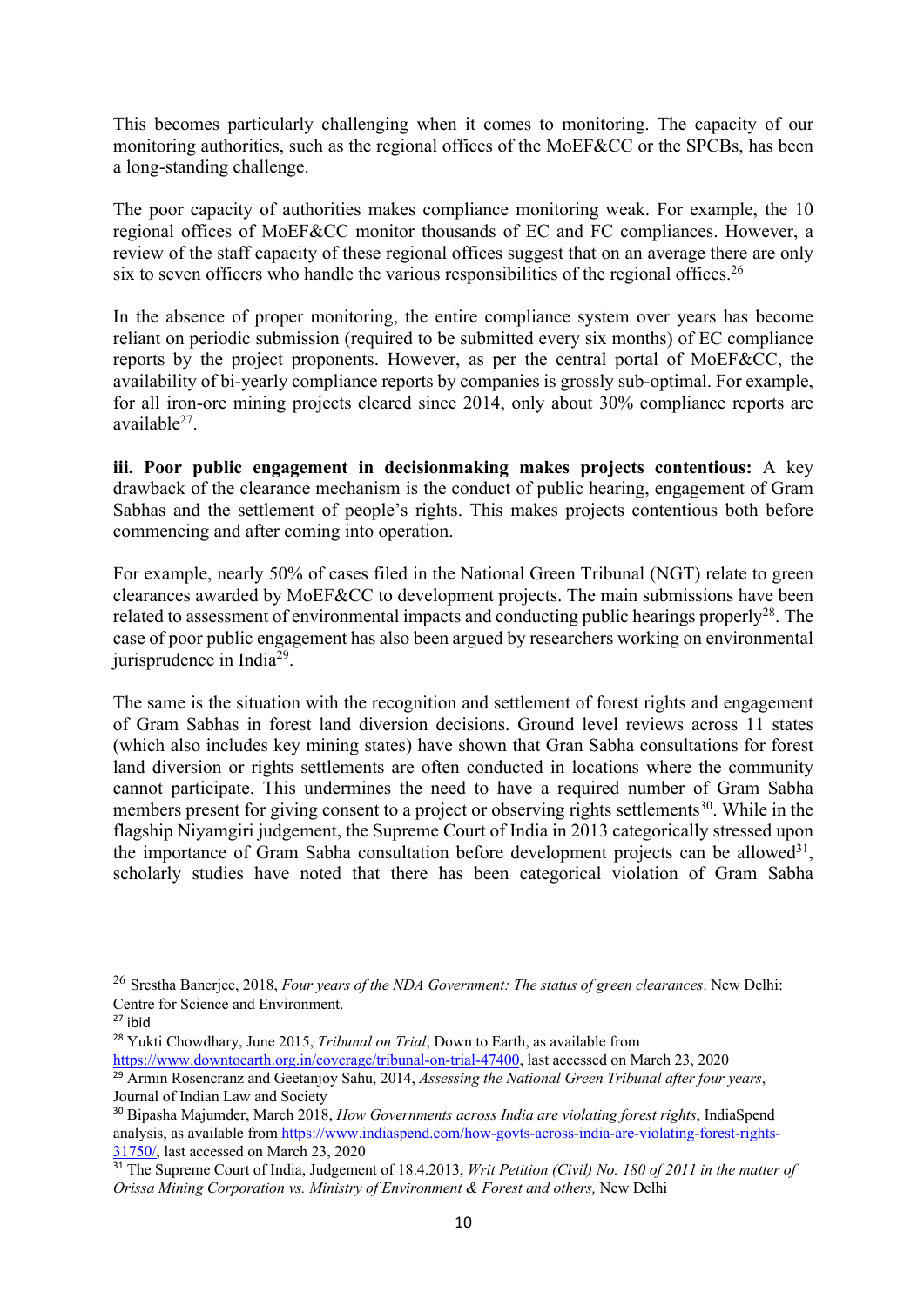consultation and rights settlement for almost all projects whose forest clearances have been challenged $32$ .

The other problem lies in carrying out all these consultation processes separately. On the pretext of conducting too many consultations, the processes become cursory both on part of authorities as well as project proponents. On ground observations suggest that the participation of local communities also becomes lesser given the poor level of information sharing on part of authorities<sup>33</sup>.

Finally, a project specific consultation process precludes sustained and proactive community engagement to make local communities partners in state development mechanisms. It limits the scope of such engagement to a one-day exercise which does not appropriately capture the concerns and aspirations of concerned stakeholders. As a result, mining businesses in many cases have encountered immense community resistance, particularly once mine development commences, resulting in delays and even lockdowns<sup>34</sup>.

#### **IV. Recommendations**

The clearance and permit mechanism for mining projects in the post-leasing phase clearly needs a relook. Multiple channels in the clearance/permitting process, along with a fragmented approach, are major problems that lead to poor decisionmaking and also gives rise to unscrupulous activities. There is certainly a need for streamlining to improve assessment and compliance monitoring. This will also help in reducing unnecessary delays in the clearance process and reduce controversies in the post clearance phases.

Some key considerations in improving the post-leasing clearance mechanisms are:

i. **Integrated project assessment:** A project should be evaluated on the basis of one comprehensive and integrated impact assessment report. The report should look into the impact of a proposed mining project on environment, forest and biodiversity, and on the local community.

In fact, assessing the impacts of a proposed developmental project, including mining, through an integrated environmental and social impact assessment (ESIA) process is gaining momentum. ESIAs have been considered to be most effective, especially when the local communities affected are dependent on the same natural resources as the investor. It has also been argued that ESIA is a well-accepted process as it tries to ensure that mining projects are not conducted at the expense of sustainable development<sup>35</sup>.

<sup>32</sup> C.R Bijoy, 2017, *Forest rights struggle: The making of the law and the decade after*, LEAD Law Environment and Development Journal, Vol 13/2, Law, Environment and Development Centre, SOAS University of London, United Kingdom

<sup>33</sup> ibid

<sup>34</sup> Rajesh Chadha, Biplob Chatterjee, Santosh Pathak, 2020, *Sustainable Mining Jurisdictions: An approach towards accelerated mining businesses, forthcoming Working Paper*, Brookings Institution India Centre, New Delhi

<sup>35</sup> Intergovernmental Forum on Mining, Minerals, Metals and Sustainable Development, 2019, *Guidance for Governments: Improving Frameworks for Environmental and Social Impact Assessment and Management*, as available from https://www.iisd.org/sites/default/files/publications/igf-guidance-for-governments-esia-en.pdf, last accessed on February 26, 2020.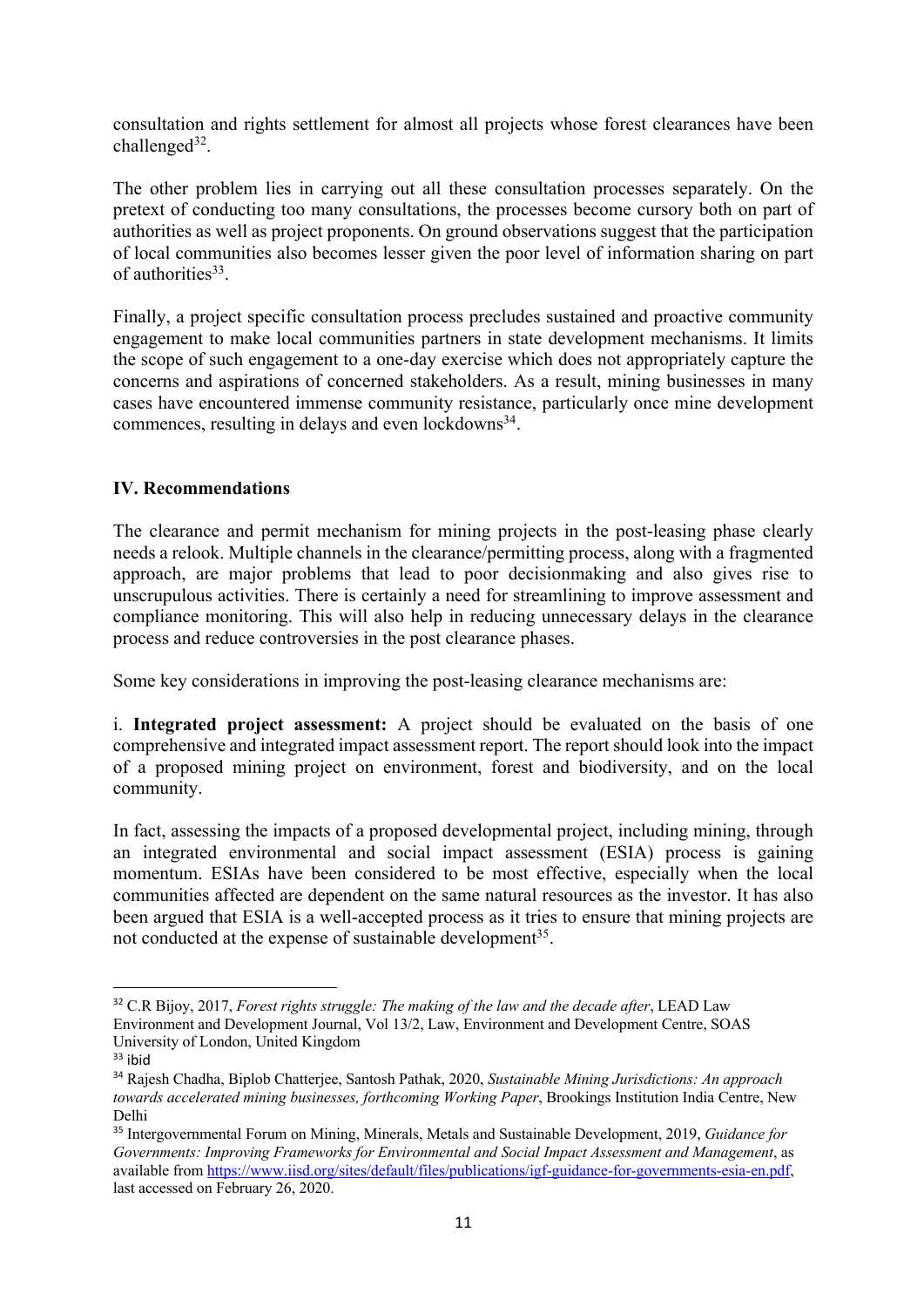An integrated ESIA report for mining shall have separate sections on impact on environment with mitigation measures; impact on forestland and biodiversity with mitigation measures; impact on wildlife; impact on local community including displacement, livelihood loss, and resettlement and rehabilitation measures.

ii. **Strengthening public consultation mechanisms:** Public and Gram Sabha consultation mechanisms must be made stronger to avoid possible conflicts and community alienation. The public consultation process for EC and the Gram Sabha consultation process for FC should be undertaken in an integrated manner.

The consultation should include all concerned stakeholders who will be potentially affected by the mining project or have any plausible stake in the environmental and ecological impacts of the project. This should include the local communities, including forest dwellers and forest dependent communities.

The consultation should be conducted on the basis of the draft integrated assessment report. This will help to capture concerns of local communities collectively. It will also help communities to participate in the consultation process meaningfully and give them the scope to understand the overall impact of the proposed project.

The Gram Sabha approval for forestland diversion must be submitted along with the public consultation documents for project appraisal.

iii. **Clearances given on basis of one integrated report:** The integrated impact assessment report, along with documentation of the community response, should form the basis of granting the EC, FC and the WLC, as the case may be. This will reduce time and complexity in the clearance process. For example, it will preclude the need of forest officials to prepare separate sets of site inspection reports for grating forest clearance. It will also help in avoiding duplication in specifying compliance conditions.

iv. **Improving compliance monitoring**: This is critical to improve the mining sector's performance. The latest draft EIA Notification 2020 recognises the problem and has recommended penalties in case of failure to submit yearly compliance reports by project proponents. As specified, in case the project proponent fails to submit compliance report of the previous year by June 30 of the current financial year, a late fee will be levied. This will be to the tune of Rs. 2,500 per day for category 'A' projects, Rs. 1000 per day for category 'B1' projects, and Rs. 500 per day for category 'B2' projects. Further, if non-submission of the compliance reports continues for 3 consecutive years, the EC shall be revoked.

While such a provision is important to create deterrence for non-compliance, the government needs to also ensure capacity for compliance monitoring. The lack of capacity in the regional offices of the MoEF&CC and SPCB has remained a significant challenge over the years. There is a clear need to address this through an institutional assessment process, revision of appointment criteria, increasing resources and renumerations<sup>36</sup>. To complement the capacity of authorities and to improve accountability, use of technology can be helpful.

<sup>36</sup> Centre for Science and Environment, 2014, *Strengthen institutions, reform laws and streamline processes*, New Delhi: India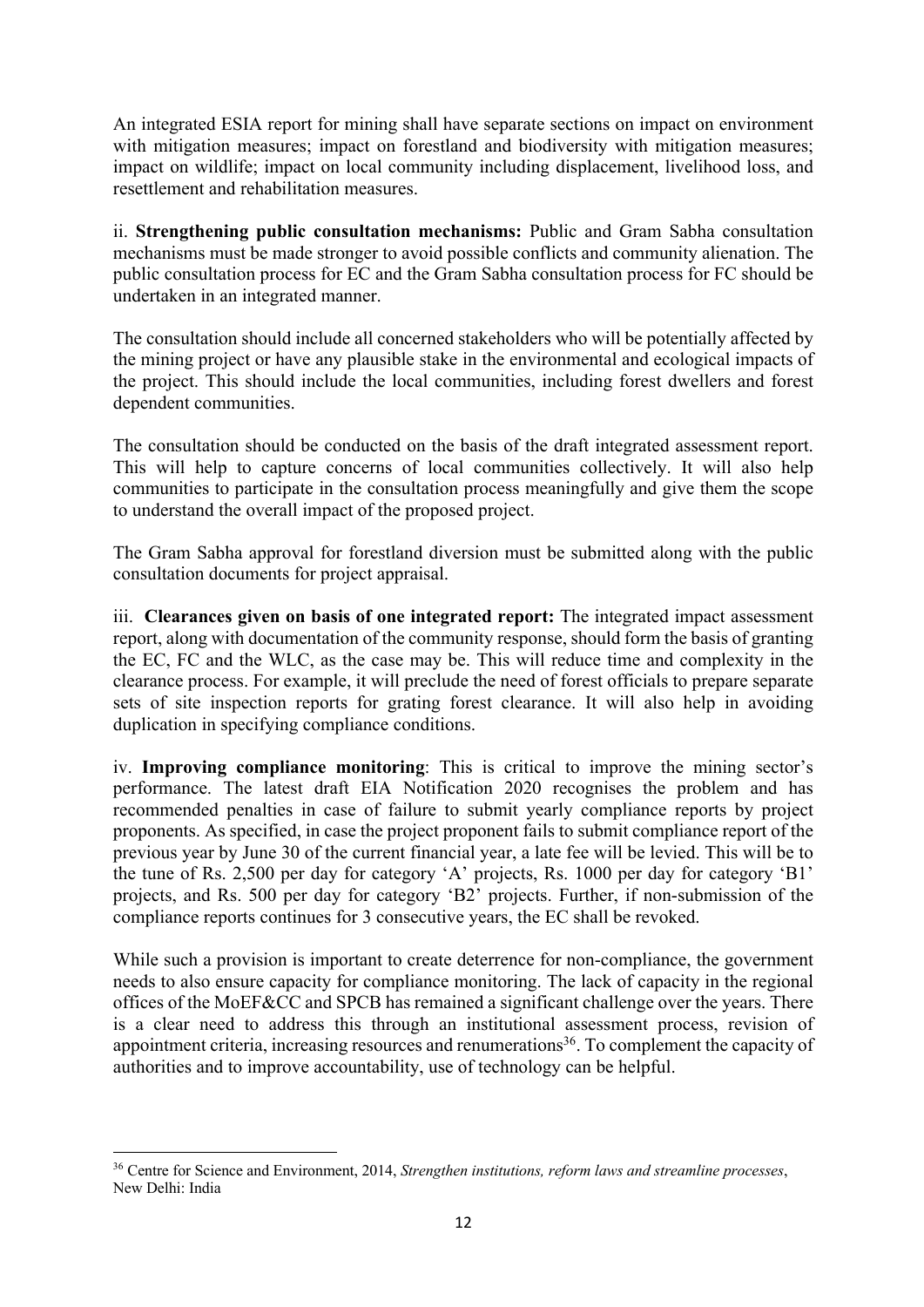v. **Planning at the early stages:** To improve decisionmaking, adopting proper planning from the start is crucial. To this effect, the government should consider doing two things:

- a. Adopt a zoning mechanism to delineate areas where mining can be undertaken. This can conserve sensitive ecological habitats and also help in reducing conflicts. Delineating biodiversity hotspots and proper management of these areas is also considered as a global good practice for mining. The *Good Practice Guidance for Mining and Biodiversity* as proposed by the International Council on Mining and Metals (ICMM) underscores that good biodiversity management can bring benefits to mining companies as well. It can help in shorter and less contentious permitting cycles, as well as help in improved community relations $37$ .
- b. Develop a regional impact assessment report of the mining jurisdiction, to streamline key decisions applicable to all proposed mining activities in the region. This will also help to improve the quality of project-specific EIAs, reduce the timeframe in generating certain information (such as temporal pollution data, biodiversity data etc.) on a caseto-case basis, and overall, improve the project assessment process. This will also preclude the overuse of critical natural resources such as water, prevent land degradation and also help in conducting mining activity within the regional carrying capacity<sup>38</sup>.

vi. **Mechanism for proactive and sustained community engagement:** This process of engagement should start with the local community in areas where some amount of mining has happened, and before awarding of new leases. This will help to understand the socio-cultural dynamics of the local population and their developmental aspirations.

On part of mining companies, a plan for community engagement and mechanisms for information disclosure during the entire lifecycle of the mine should be developed. Such a plan should supplement the required documents for obtaining a mining license as well as postleasing clearances. The requirement of such proactive community engagement has also been recognised by the Ministry of Mines as outlined in the Sustainable Development Framework for India's mining sector<sup>39</sup>.

vii. **Inter-ministerial body to ensure sustainable mineral extraction:** Finally, as the National Mineral Policy (NMP) 2019 proposes, the centre should consider the constitution of an 'inter-ministerial body' to ensure sustainable mineral extraction within a mining jurisdiction, through a comprehensive review process. The factors determining sustainable mineral extraction will include estimating mineral resource potential of the region, assessing the carrying capacity of the region, considering the cumulative/ regional environmental impact of mining within the jurisdiction, and ensuring that mineral resource extraction happens with considerations of ensuring community rights and benefits and intergenerational equity.

To this effect, the government may, in fact, consider extending the responsibilities of the Post-Auction Mining Clearance and Approval Facilitator (PAMCAF), the inter-ministerial group created in 2016, to facilitate the post-leasing clearance process.

<sup>37</sup> International Council on Mining and Metals, *Good Practice Guidance for Mining and Biodiversity*, as available from https://www.cbd.int/development/doc/Minining-and-Biodiversity.pdf, accessed on Match 2020 <sup>38</sup> Ministry of Mines, 2011, *Sustainable Development Framework for India mining sector*, Government of India

<sup>39</sup> Ministry of Mines, 2011, *Sustainable Development Framework for India mining sector*, Government of India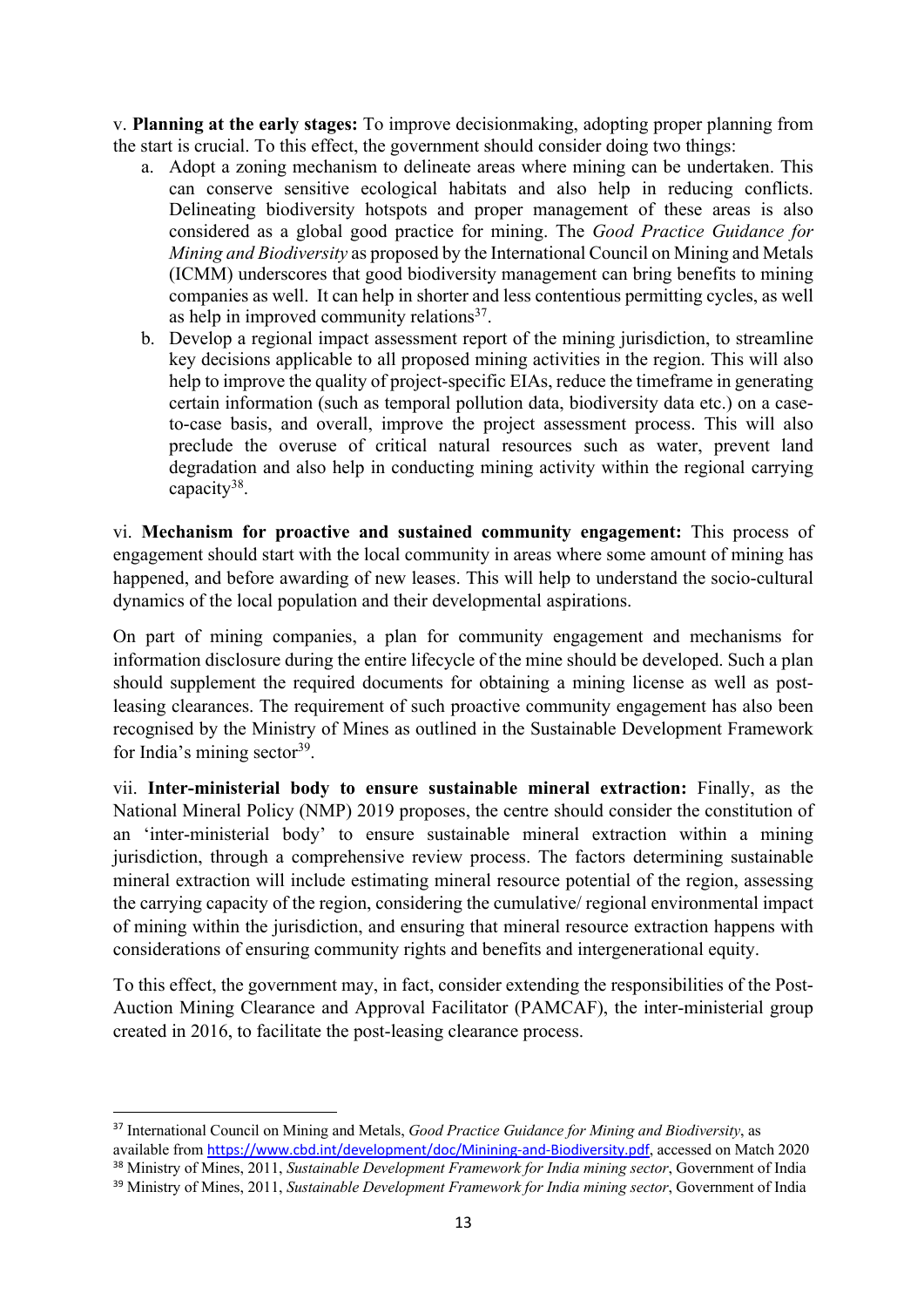The composition of the body might also be revised accordingly. The body should have representation of Ministry of Mines & MoEF&CC in comparable position and capacity to balance decisionmaking, given the importance of both these ministries in guiding policies and practices for sustainable mining<sup>40</sup>.

<sup>40</sup> Ministry of Mines, Office Memorandum dated March 23, 2016, *Constitution of inter-ministerial group, i.e., Post-Auction Mining Clearances and Approvals Facilitator (PAMCAF)*, as available from https://mines.gov.in/writereaddata/UploadFile/PAMCAF.pdf, last accessed on March 30, 2020